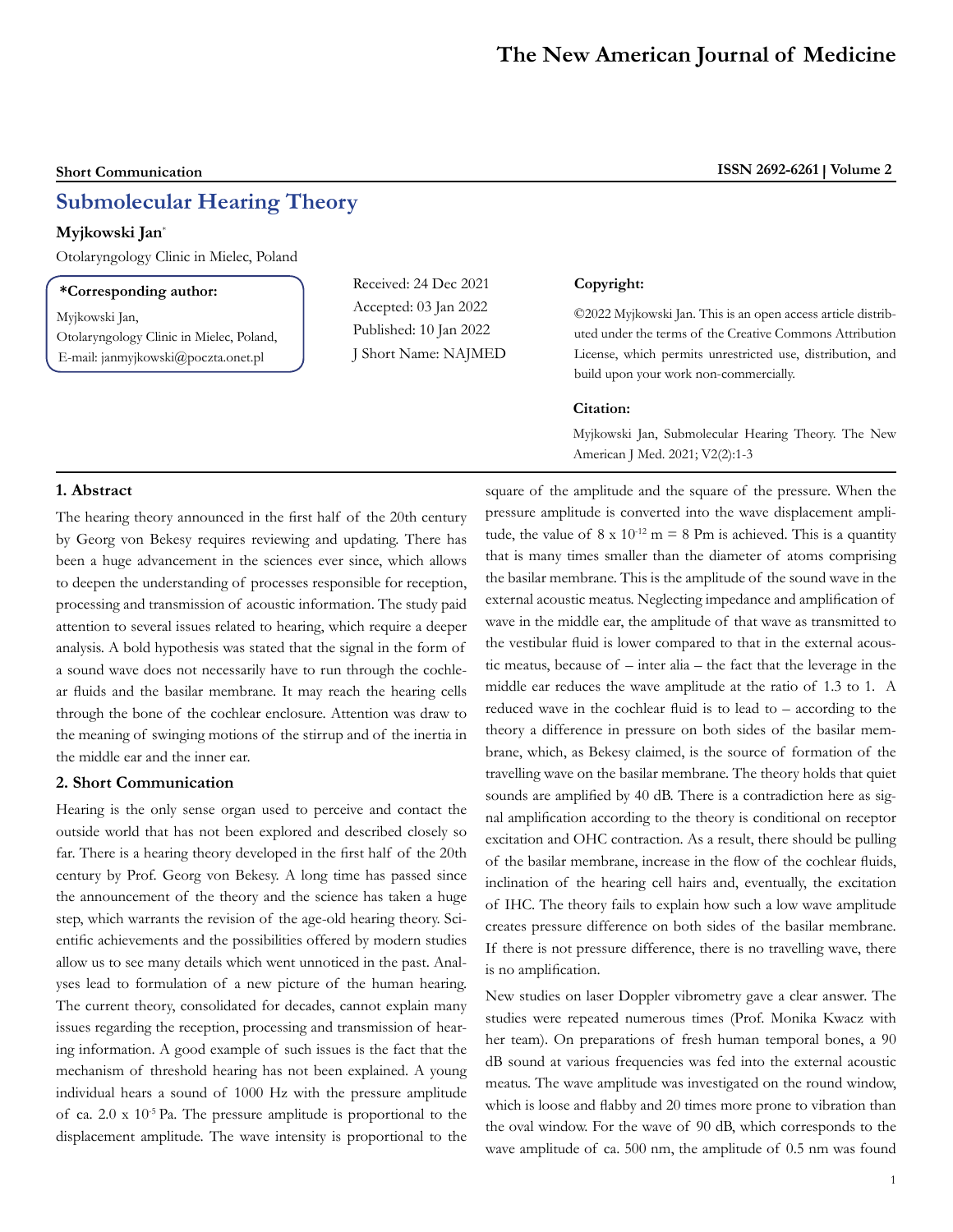on the round window: the amplitude decreased 1000 times and energy decreased a million times. For a wave of 30 dB, not even a trace of amplitude was found on the round window. This is hard evidence that the energy of the wave in the cochlea disappears abruptly thanks to absorptive damping, reflexive damping, interferential damping and dispersion in the perilymph fluid. On this basis it should be stated that a sound wave having 0.01 nanometre in the external acoustic meatus cannot generate any difference in pressure on both sides of the basilar membrane and form a travelling wave. Going further, the signal cannot be amplified in any way whatsoever because it cannot reach and excite the OHC receptor. This is where a substantial problem emerges as a young individual can hear that sound intensity. There must be a different way of the signal to the receptor, without loss of energy, which bypasses the cochlear fluids. Such a way can only be an osteopneumatic one. The signal from the tympanic membrane is transferred onto the ossicles of the middle ear, which – through the ligaments of those ossicles and the plate of stirrup in the oval window – transfer the signal onto the osseous enclosure of the cochlea; from there, the signal reaches the receptors of the hearing cells in the organ of Corti, which are distributed along the cochlear canals on the basilar membrane. The cells located near the base of the cochlea receive high frequencies. The nearer they are to the cochlear apex, the lower sounds they receive. The hairs of those cells have different length and thickness, different sensitivity to the given frequency. This is conditioned genetically, similarly to the eye, where the sensitivity of cones to the given length of light wave. Conduction of vibrations from the tympanic membrane, the ligaments of the ossicles in the middle ear, especially from the plate of stirrup to the enclosure bone of the cochlea, is possible. Soft tissues conduct sound vibrations. This is proven by the fact that the child hears already at mid-pregnancy. The child hears its mother's voice, heartbeat or peristaltic movement despite the fact that its external acoustic meatus and its middle ear are inactive.

The level of potassium in endolymph is higher than in hearing cells. Negative charges of proteins and a deficit of positive ions in the cell caused by the function of sodium-potassium pumps generates a high electrochemical potential on the cellular membrane. Contrary to the Bekesy's theory, where the opening of ion channels is controlled by pulling cadherin fibrils, it is much more probable that the activation and inactivation gates are controlled by the energy of the sound wave. Channel gates are made from protein molecules, or sound-sensitive molecules. The number of potassium ions moving to the hearing cell depends on the energy coded in the sound wave. Up to 6000 K+ ions can move to the cells during 1 millisecond, causing its depolarisation. If depolarisation crosses the threshold of ca. 10 mV, voltage-dependent calcium and sodium channels located on lateral walls of the hearing cell start to work. Depolarisation increases, calcium flows into the cell, which results in the release of the calcium accumulated in the endoplasmic reticulum, the mitochondria and the cellular nucleus. The calcium binds to calcium-dependent proteins, e.g.

calmodulin. After binding to calcium, those proteins increase their activity by a number of times. Calcium, along with cAMP, cGMP, IP3 and DAG, is a transmitter of intracellular information. Calcium has an effect on production, transport and secretion of the transmitter. Cellular depolarisation has an effect on prestin, which is responsible for OHC contraction. The hearing cell functions at 2 levels: the constitutive level, responsible for normal operation of each cell, and the other, regulated level, related to the production, transport and secretion of the transmitter. Those levels cooperate. Along with calmodulin and other calcium-dependent proteins, signal transmitters, calcium participates in intracellular signal amplification.The amplification occurs after the receptor captures the signal.It is not the basilar membrane that decides on the necessity to amplify. The basilar membrane does not have afferent, efferent or autonomic innervation. It is a connective and supportive tissue, which stems from a different germ layer than the organ of Corti. After every signal, the level of calcium in the cell decreases to the minimum. Calcium pump and ion exchangers are working and calcium is being transferred to the endoplasmic reticulum, the mitochondria and the nucleus. The lower the level of calcium in a cell, the stronger the cell reacts to a new excitation. Another issue in the hearing theory emerged upon introduction of cochlear implantation surgery. In the case of strong hearing impairment of a half of a sound scale, procedures are performed which entail introduction of 20 electrodes into the tympanic canal through the round window. The electrodes are up to 25 mm long and immobilise the basilar membrane completely. Hearing is improved in the nearly-deaf spectrum without damaging the remaining hearing despite the fact that the basilar membrane becomes deactivated. It indicates that the path of the signal to the receptor is not related to the tympanic membrane. A wave running on the basilar membrane is not significant for hearing at all. Moreover, Bekesy could not predict that advancements in operative treatment of conductive hearing loss will testify against his theory. Specifically, it is about stapedotomy. It is most often performed in the case of otosclerosis or otospongiosis, with immobilisation of the plate of stirrup in the oval window. A small opening is made in the plate of stirrup and a small prosthesis connected with the long crus of the incus is placed, which transfers vibrations to the vestibular canal. Theoretically the hearing should improve fully. Unfortunately, the improvement in frequency of up to 2 kHz is most often achieved: sometimes it is up to 4 kHz and rarely up to 6 kHz. The procedure, performed perfectly and according to the theory, does not give the expected effect because it is contrary to physiology. A healthy young individual hears up to 20 kHz. Why, then, the same young individual hears up to 2 kHz only after the procedure? This is so as the Mother Nature created a better mechanism allowing direction of higher sounds directly to the receptor, bypassing the cochlear fluids. It might be suspected that this is related to the phenomenon of inertia in the internal middle and inner ear. The inertia does not allow hearing high frequencies with the said method. The fact that there is a different mechanism is proved by